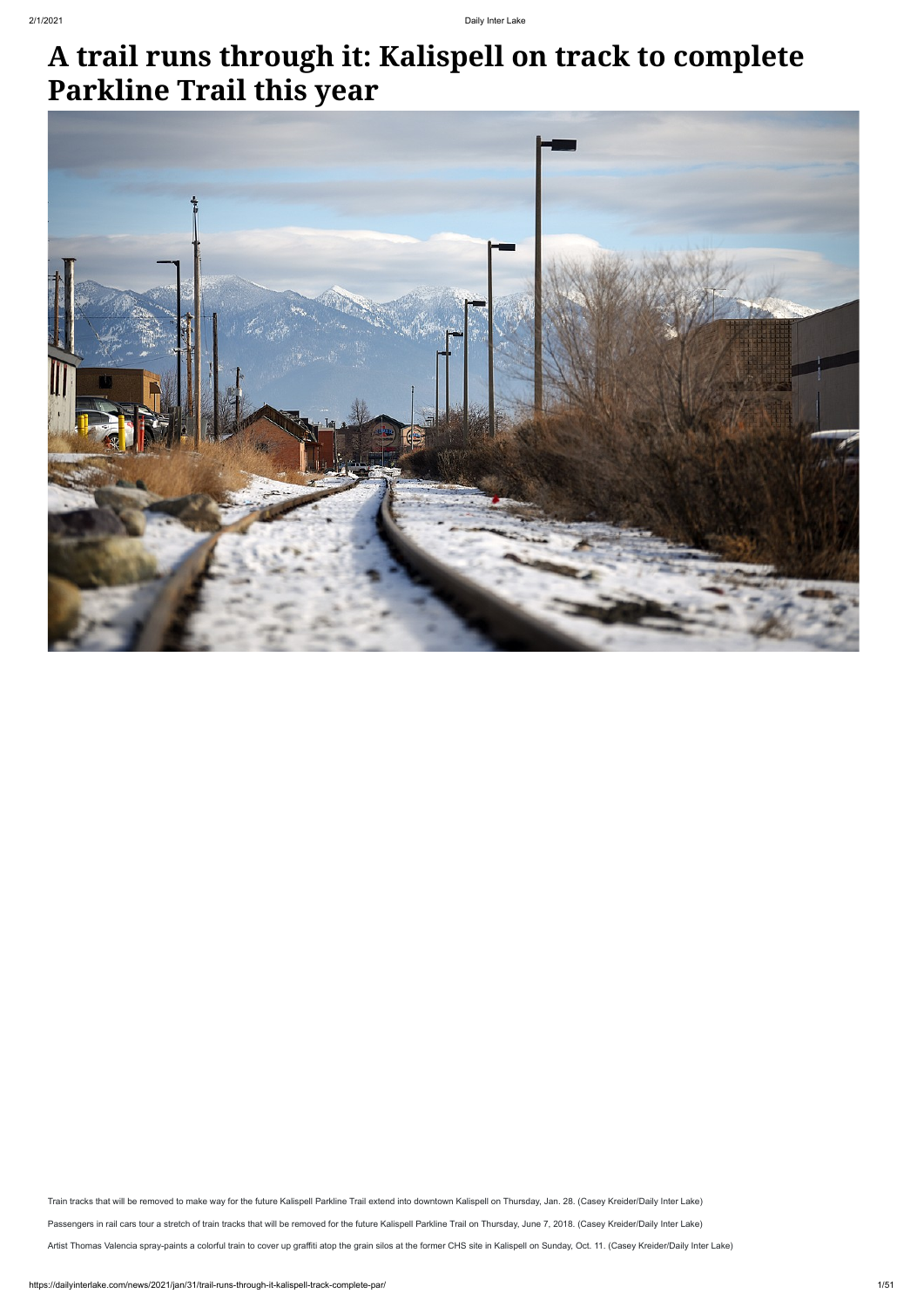Daily Inter Lake

|

January 31, 2021 12:00 AM

It's the end of the line for the old railroad tracks in downtown Kalispell.

By the end of the year, city officials foresee the decommissioned railroad line transformed into a multi-use pedestrian path — to be known as the Parkline Trail — dotted with businesses of every stripe. A vision 10 years in the making is finally on track to be realized.

"We're getting close," Kalispell Mayor Mark Johnson said at a City Council work session last week. "This is kind of some of the last things that we need to do as a council for this big project."

Known as Kalispell's Core Area, the immediate environs around the defunct rail line don't look like much to the casual observer. That's because the past decade of progress on the trail corridor has largely concentrated on the immaterial necessities of the redevelopment plan: acquiring the right of way to use the railroad, environmental assessments of the neighboring properties and design work for converting the 2.6-mile stretch of railroad tracks into a trail.

## **TALKS ABOUT**

redeveloping the rail corridor have been underway since around 2010 among the Kalispell City Council, the Kalispell Chamber of Commerce and Flathead County Economic Development Authority.

In 2012 the dream was cemented with the adoption of the Kalispell Core Area Plan. In 2015, the Montana Department of Transportation awarded the project a \$10 million Transportation Investment Generating Economic Recovery (TIGER) grant for transportation infrastructure and development of the Glacier Rail Park where the remaining commercial rail users were relocated.

This year, walkers, joggers and bikers are expected to recreate on the path for the first time.

"Certainly from a development perspective things are falling into line," said Lorraine Clarno, the new president of the Kalispell Chamber. "It's a very exciting time for Kalispell."

#### **THE CITY**

plans to go out to bid yet this winter to find a contractor for removing the tracks and installing the actual trail. At its most recent work session on Jan. 25, the City Council reviewed regulations that likely will go into place for the Parkline Trail once the new path receives designation as a city park.

The trail will be subject to some of the same restrictions present in other city parks, such as a ban on alcoholic beverages, but it will be open later to facilitate travel, commerce and community. The area just west of Main Street, near the new Sunrift Restaurant, will close at 2 a.m. The path itself will be open to users 24/7, as long as the council votes to adopt a draft ordinance agreeing to those terms at its Feb. 16 meeting.

Workers with Olympus Technical Services, of Helena, break up concrete and clear debris from the former CHS site along West Center Street in Kalispell on Friday, Jan. 15. The site, now owned by the Flathead County Economic Development Authority, is being completely cleared except for the six former grain elevators to spur development along the future Kalispell Parkline Trail. The structure atop the grain elevators, which was recently painted by local artist Thomas Valencia, is also being removed. (Casey Kreider/Daily Inter Lake)

Passengers in rail cars tour a stretch of train tracks that will be removed for the future Kalispell Trail on Thursday, June 7, 2018. (Casey Kreider/Daily Inter Lake)

At the work session, the council also reviewed the proposed logo for the trail.

Elma and George Giavasis, members of the Trail Identity Subcommittee and co-owners of Highline Design Company LL., worked pro-bono to create a design for the Parkline Trail's signage. The council was generally supportive of their proposal, which is intended to look "fresh, modern and minimalistic."

"We wanted to create a brand that felt extremely unique within the context of the Flathead Valley," Elma Giavasis said of the logo design. "We really felt this was an opportunity for Kalispell to become a little bit more of that urban center for the valley."

#### **BRET ANNE SERBIN** By

Once finalized, different iterations of the logo will adorn signs along the trail. The signage will be part of the overall environment of the linear park, along with proposed additions such as a Splash Pad water feature and historic locomotive engine.

# **THE RECENT**

progress extends far beyond the physical trail.

The multi-faceted project always was intended as a catalyst for reshaping the city into a 21st century community. To do that, it's been necessary to relocate the industrial infrastructure that iconized Kalispell's history but kept the city nailed to the past.

The most salient aspect of that change is the CHS grain silos on Center Street.

Last year the Flathead County Economic Development Authority (FCEDA) took over the towering structures, which date back more than 100 years, and then agreed to a buy-sell agreement with local developer Mick Ruis.

"The grain elevators are not coming down," noted Jerry Meerkatz, FCEDA president and CEO.

They might not be staying just the way they are now, though. Crews recently removed the highly visible, but temporary, art installation that was put in place in the fall to stop graffiti atop the silos.

Although Ruis' specific plans for the silos are still under wraps, Meerkatz said "Mick Ruis has some great ideas and thoughts for what he wants to do with that, but he definitely wants to keep those [the silos]."

# **MEERKATZ IS**

also proud to announce that Glacier Rail Park, the city's new home for former rail users, is now completely full. Northern Plastics, CHS and Northwest Drywall officially have claimed all of the spaces in the new industrial park, opening up the Core Area for redevelopment.

Two workers with Olympus Technical Services, of Helena, begin to remove material atop the former CHS grain elevators along West Center Street in Kalispell on Friday, Jan. 15. The site, now owned by the Flathead County Economic Development Authority, is being completely cleared except for the six grain elevators to spur development along the future Kalispell Parkline Trail. The structure atop the grain elevators, which was recently painted by local artist Thomas Valencia, is also being removed. (Casey Kreider/Daily Inter Lake)

Passengers in rail cars tour a stretch of train tracks that will be removed for the future Kalispell Parkline Trail on Thursday, June 7, 2018. (Casey Kreider/Daily Inter Lake)

The proposed logo for the Kalispell Parkline Trail, designed by Highline Design Company LLC.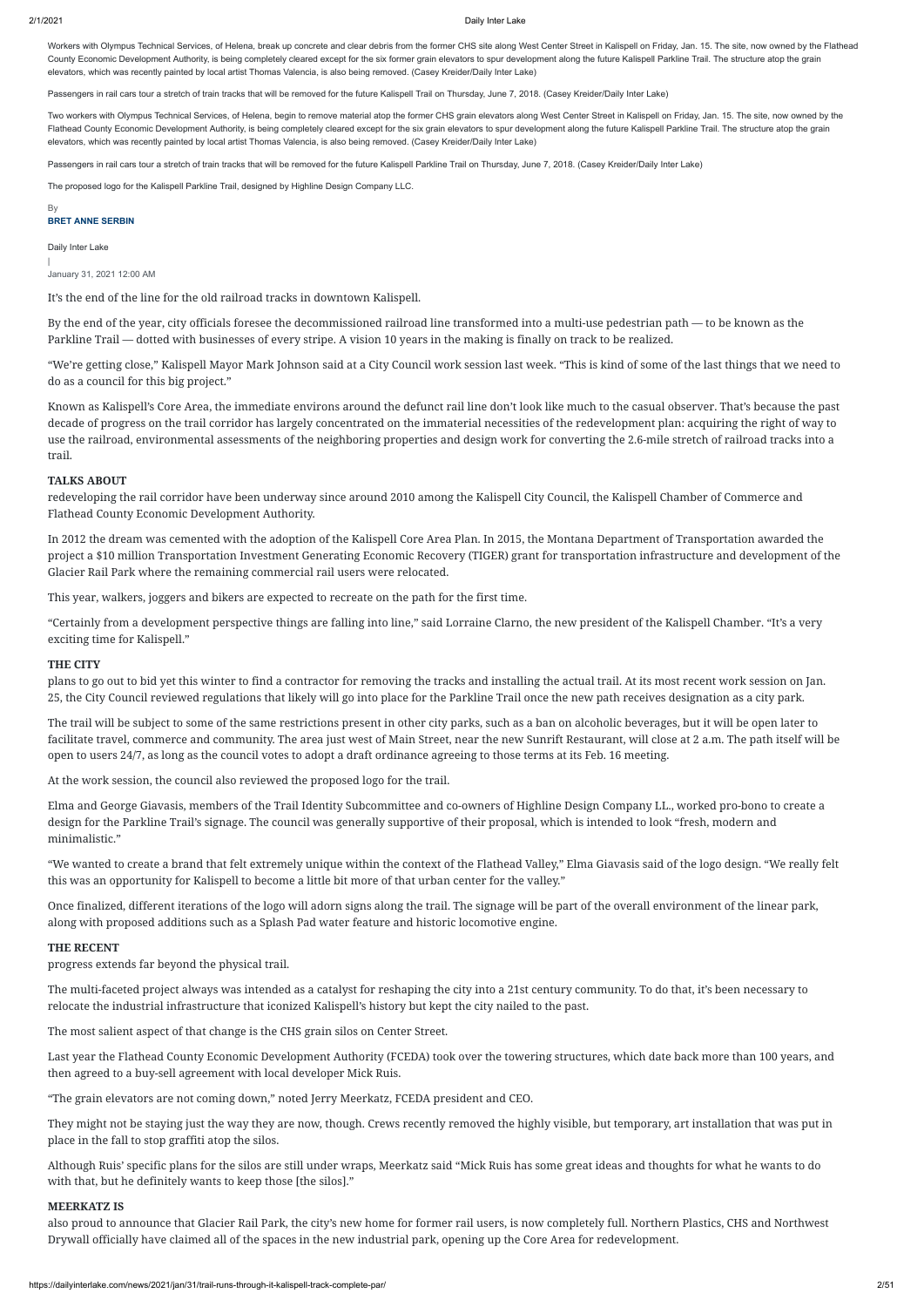That, too, is moving right along. According to the Kalispell Core and Rail website, there are 45 acres of "redevelopment potential" along the trail. Plenty of redevelopment plans are already in place: all three former CHS locations are now under contract and expected to be turned into mixed-use developments once environmental cleanup is completed.

"Those are anchor developments that we know will attract and draw a lot more smaller developments to fill in along the way and incentivize property owners along the trail to start reinvesting," said Clarno with the Chamber.

She's so confident in the progress being made on the existing redevelopment plan, in fact, that she and her collaborators throughout the city already are turning their sights to "Phase 2.0."

With the goal of continuing to increase the vibrancy of downtown Kalispell, the next stage in redevelopment will look at ideas such as expanding the rail park, drawing traffic from the Core Area down Main Street and examining the future of the Kalispell Center Mall.

Even though the project has crossed the threshold of 10 years of planning, Clarno said now is no time for Kalispell's key players to sit back and admire their handiwork.

"It's a dynamic time," she said. "It's going to be fun to see. I think residents and visitors are going to benefit tremendously."

Reporter Bret Anne Serbin may be reached at 758-4459 or bserbin@dailyinterlake.com.

# **DRARKLINE**

The proposed logo for the Kalispell Parkline Trail, designed by Highline Design Company LLC.



Passengers in rail cars tour a stretch of train tracks that will be removed for the future Kalispell Parkline Trail on Thursday, June 7, 2018. (Casey Kreider/Daily Inter Lake)



Two workers with Olympus Technical Services, of Helena, begin to remove material atop the former CHS grain elevators along West Center Street in Kalispell on Friday, Jan. 15. The site, now owned by the Flathead County Economic Development Authority, is being completely cleared except for the six grain elevators to spur development along the future Kalispell Parkline Trail. The structure atop the grain elevators, which was recently painted by local artist Thomas Valencia, is also being removed. (Casey Kreider/Daily Inter Lake)



Passengers in rail cars tour a stretch of train tracks that will be removed for the future Kalispell Trail on Thursday, June 7, 2018. (Casey Kreider/Daily Inter Lake)



Workers with Olympus Technical Services, of Helena, break up concrete and clear debris from the former CHS site along West Center Street in Kalispell on Friday, Jan. 15. The site, now owned by the Flathead County Economic Development Authority, is being completely cleared except for the six former grain elevators to spur development along the future Kalispell Parkline Trail. The structure atop the grain elevators, which was recently painted by local artist Thomas Valencia, is also being removed. (Casey Kreider/Daily Inter Lake)





Artist Thomas Valencia spray-paints a colorful train to cover up graffiti atop the grain silos at the former CHS site in Kalispell on Sunday, Oct. 11. (Casey Kreider/Daily Inter Lake)



Passengers in rail cars tour a stretch of train tracks that will be removed for the future Kalispell Parkline Trail on Thursday, June 7, 2018. (Casey Kreider/Daily Inter Lake)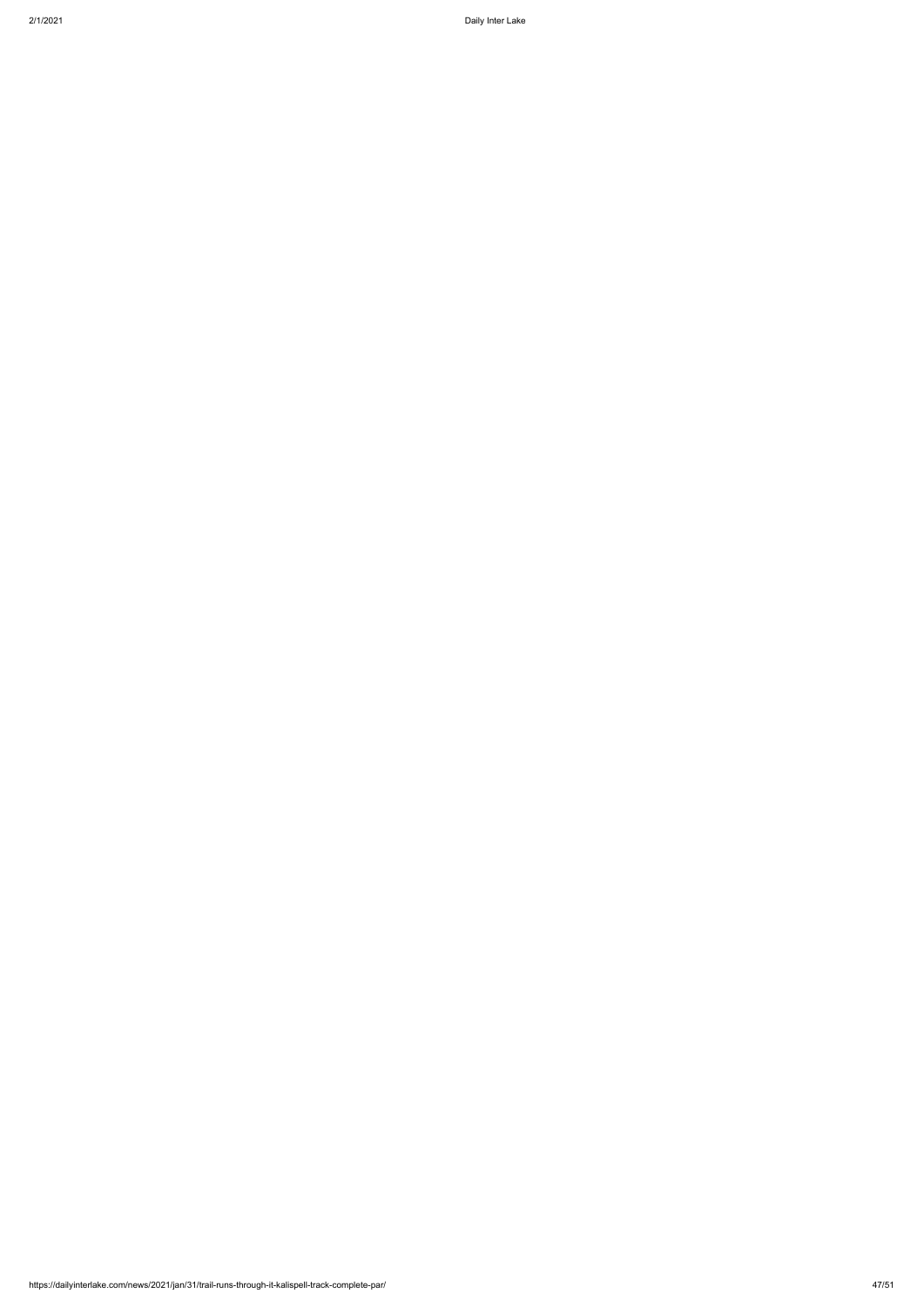!function(){"use strict";function r(t){return(r="function"==typeof Symbol&&"symbol"==typeof Symbol.iterator?function(t){return typeof t}:function(t){return t&&"function"==typeof Symbol&&t.constructor===Symbol&&t!==Symbol.prototype?"symbol":typeof t})(t)}function i(t,e){for(var n=0;n<e.length;n++){var a=e[n];a.enumerable=a.enumerable|!1,a.configurable=!0,"value"in a&& (a.writable=!0),Object.defineProperty(t,a.key,a)}}function u(t,e,n){return e in t?Object.defineProperty(t,e,{value:n,enumerable:!0,configurable:!0,writable:!0}):t[e]=n,t}function \$(e){for(var t=1;t<arguments.length;t++){var n=null!=arguments[t]?arguments[t]:{},a=Object.keys(n);"function"==typeof Object.getOwnPropertySymbols&&(a=a.concat(Object.getOwnPropertySymbols(n).filter(function(t){return Object.getOwnPropertyDescriptor(n,t).enumerable}))),a.forEach(function(t){u(e,t,n[t])})}return e}function h(t,e){return function(t){if(Array.isArray(t))return t}(t)||function(t,e){var n=[],a=!0,r=!1,i=void 0;try{for(var o,c=t[Symbol.iterator]();!(a=(o=c.next()).done)&&(n.push(o.value),!e||n.length!==e);a=!0);}catch(t){r=!0,i=t}finally{try{a||null==c.return||c.return()}finally{if(r)throw i}}return n}(t,e)||function(){throw new TypeError("I attempt to destructure non-iterable instance")}()}function d(t){return function(t){if(Array.isArray(t)}{for(var e=0,n=new Array(t.length);e<t.length;e++)n[e]=t[e];return n}}(t)||function(t){if(Symbol.iterator in Object(t)| Arguments]"===Object.prototype.toString.call(t))return Array.from(t)}(t)||function(){throw new TypeError("Invalid attempt to spread non-iterable instance")}()}var t=function(){},e={},n={},a=null,o= {mark:t,measure:t};try{"undefined"!=typeof window&&(e=window),"undefined"!=typeof document&&(n=document),"undefined"!=typeof MutationObserver&&(a=MutationObserver),"undefined"!=typeof performance&& (o=performance)}catch(t){}var c=(e.navigator||{}).userAgent,s=void 0===c?"":c,v=e,b=n,l=a,f=o,m=!!v.document,p=!!b.documentElement&&!!b.head&&"function"==typeof b.addEventListener&&"function"==typeof b.createElement,k=~s.indexOf("MSIE")||~s.indexOf("Trident/"),g="\_\_\_FONT\_AWESOME\_\_\_",A=16,y="fa",w="svg-inline--fa",tt="data-fa-i2svg",x="data-fa-pseudo-element",S="data-fa-pseudo-elementpending",C="data-prefix",O="data-icon",M="fontawesome-i2svg",N="async",P=["HTML","HEAD","STYLE","SCRIPT"],E=function(){try{return!0}catch(t){return!1}}(),z=

K=b.createElement("a");K.href=q.fetchSvgFrom,q.fetchSvgFrom=K.href}!q.autoFetchSvg||q.fetchSvgFrom||E||(console.error("Disabling Font Awesome auto-fetching of SVG icons (it was enabled) because we could not guess the correct URL to load them from. ".concat(X)),q.autoFetchSvg=!1);var et=\$({},q);v.FontAwesomeConfig=et;var B=v||{};B[g]||(B[g]={}),B[g].styles||(B[g].styles={}),B[g].hooks||(B[g].hooks={}),B[g].shims|| (B[g].shims=[]);var J=B[g],Q=[],Z=!1;function nt(t){p&&(Z?setTimeout(t,0):Q.push(t))}p&&((Z=

(b.documentElement.doScroll?/^loaded|^c/:/^loaded|^i|^c/).test(b.readyState))||b.addEventListener("DOMContentLoaded",function t(){b.removeEventListener("DOMContentLoaded",t),Z=1,Q.map(function(t){return t()})}));var at,rt="pending",it="settled",ot="fulfilled",ct="rejected",st=function(){},lt="undefined"!=typeof global&&void 0!==global.process&&"function"==typeof global.process.emit,ft="undefined"==typeof setImmediate? setTimeout:setImmediate,ut=[];function dt(){for(var t=0;t<ut.length;t++)ut[t][0](ut[t][1]);at=!(ut=[])}function mt(t,e){ut.push([t,e]),at||(at=!0,ft(dt,0))}function ht(t){var

e=t.owner,n=e.\_state,a=e.\_data,r=t[n],i=t.then;if("function"==typeof r){n=ot;try{a=r(a)}catch(t){bt(i,t)}}pt(i,a))|(n===ot&&pt(i,a),n===ct&&bt(i,a))}function pt(e,n){var a;try{if(e===n)throw new TypeError("A promises

{fas:"solid",far:"regular",fal:"light",fad:"duotone",fab:"brands",fak:"kit",fa:"solid"},L={solid:"fas",regular:"far",light:"fal",duotone:"fad",brands:"fab",kit:"fak"},j="fa-layers-text",R=/Font Awesome ([5 ]\*) (Solid|Regular|Light|Duotone|Brands|Free|Pro|Kit).\*/,F={900:"fas",400:"far",normal:"far",300:"fal"},I=[1,2,3,4,5,6,7,8,9,10],T=I.concat([11,12,13,14,15,16,17,18,19,20]),\_=["class","data-prefix","data-icon","data-fatransform","data-fa-mask"],U={GROUP:"group",SWAP\_OPACITY:"swap-opacity",PRIMARY:"primary",SECONDARY:"secondary"},H=["xs","sm","lg","fw","ul","li","border","pull-left","pull-right","spin","pulse","rotate-90","rotate-180","rotate-270","flip-horizontal","flip-vertical","flip-both","stack","stack-1x","stack-2x","inverse","layers","layers-text","layers-

counter",U.GROUP,U.SWAP\_OPACITY,U.PRIMARY,U.SECONDARY].concat(I.map(function(t){return"".concat(t,"x")})).concat(T.map(function(t){return"w-".concat(t)})),Y=v.FontAwesomeConfig|| {};if(b&&"function"==typeof b.querySelector){var D=[["data-family-prefix","familyPrefix"],["data-replacement-class","replacementClass"],["data-auto-replace-svg","autoReplaceSvg"],["data-auto-add-css","autoAddCss"], ["data-auto-a11y","autoA11y"],["data-search-pseudo-elements","searchPseudoElements"],["data-observe-mutations","observeMutations"],["data-mutate-approach","mutateApproach"],["data-keep-originalsource","keepOriginalSource"],["data-measure-performance","measurePerformance"],["data-show-missing-icons","showMissinglcons"]];D.push(["data-auto-fetch-svg","autoFetchSvg"],["data-fetch-svgfrom","fetchSvgFrom"],["data-fetch-uploaded-svg-from","fetchUploadedSvgFrom"]),D.forEach(function(t){var e,n=h(t,2),a=n[0],r=n[1],i=""===(e=function(t){var e=b.querySelector("script["+t+"]");if(e)return e.getAttribute(t)}(a))||"false"!==e&&("true"===e||e);null!=i&&(Y[r]=i)})}var V=

{familyPrefix:y,replacementClass:w,autoReplaceSvg:!0,autoAddCss:!0,autoA11y:!0,searchPseudoElements:!1,observeMutations:!0,mutateApproach:"async",keepOriginalSource:!0,measurePerformance:!1,showMissing (q.observeMutations=!1);var W=/\/js\/.\*\.js.\*/,X='Manually set config.fetchSvgFrom = "URL" or use <script data-fetch-svg-from="URL" ...> to explicitly

configure.';if(q.autoFetchSvg&&!q.fetchSvgFrom&&b&&b.currentScript){var G=b.currentScript.getAttribute("src");-1<G.search(W)&&(E||console.info("Font Awesome SVG Auto-fetching URL has been determined using document.currentScript. This features is not supported in any version of Internet Explorer. ".concat(X)),q.fetchSvgFrom=G.replace(W,"/svgs"))}if(q.fetchSvgFrom){var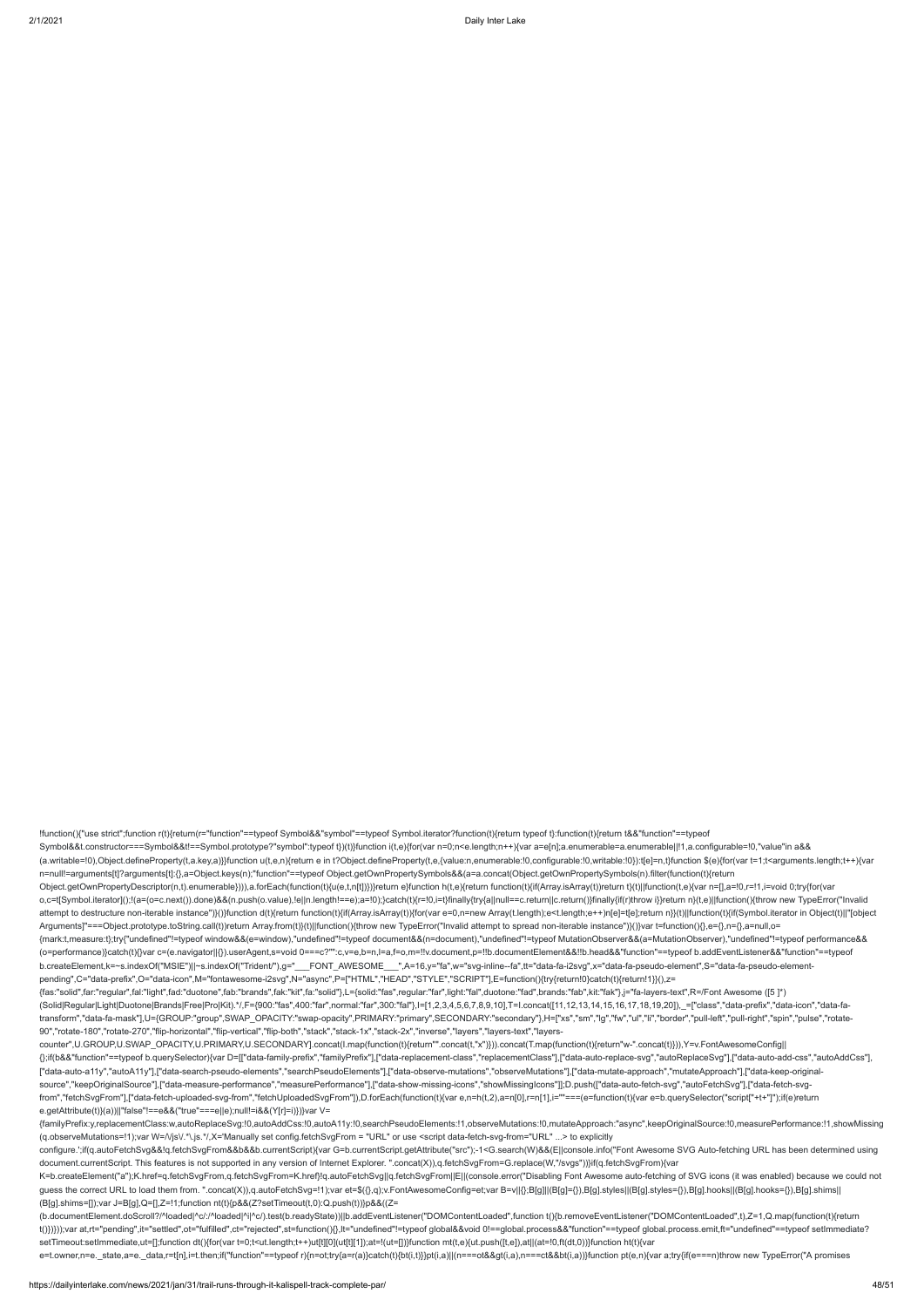callback cannot return that same promise.");if(n&&("function"==typeof n||"object"===r(n))){var t=n.then;if("function"==typeof t)return t.call(n,function(t){a||(a=!0,n===t?vt(e,t):gt(e,t))},function(t){a|| (a=!0,bt(e,t))}),!0}}catch(t){return a||bt(e,t),!0}return!1}function gt(t,e){t!==e&&pt(t,e)||vt(t,e)}function vt(t,e){t.\_state===rt&&(t.\_state=it,t.\_data=e,mt(wt,t))}function bt(t,e){t.\_state===rt&& (t.\_state=it,t.\_data=e,mt(xt,t))}function yt(t){t.\_then=t.\_then.forEach(ht)}function wt(t){t.\_state=ot,yt(t)}function xt(t){t.\_state=ct,yt(t)}function xt(t){t.\_state=ct,yt(t)}function xt(t){t.\_state=ct,yt(t)}function xt(t) {global.process.emit("rejectionHandled",t)}function At(t){if("function"!=typeof t)throw new TypeError("Promise resolver "+t+" is not a function");if(this instanceof At==!1)throw new TypeError("Failed to construct 'Promise': Please use the 'new' operator, this object constructor cannot be called as a function.");this.\_then=[],function(t,e){function n(t){bt(e,t)}try{t(function(t){gt(e,t)},n)}catch(t){n(t)}}(t,this)}At.prototype= {constructor:At, state:rt, then:null, data:void 0, handled:!1,then:function(t,e){var n={owner:this,then:new this.constructor(st),fulfilled:t,rejected:e};return!e&&!t||this. handled|| (this.\_handled=!0,this.\_state===ct&&lt&&mt(kt,this)),this.\_state===ot||this.\_state===ct?mt(ht,n):this.\_then.push(n),n.then},catch:function(t){return this.then(null,t)}},At.all=function(c){if(!Array.isArray(c))throw new TypeError("You must pass an array to Promise.all().");return new At(function(n,t){var a=[],r=0;function e(e){return r++,function(t){a[e]=t,--r||n(a)}}for(var i,o=0;o<c.length;o++)(i=c[o])&&"function"==typeof i.then? i.then(e(o),t):a[o]=i;r||n(a)})},At.race=function(r){if(!Array.isArray(r))throw new TypeError("You must pass an array to Promise.race().");return new At(function(t,e){for(var n,a=0;a<r.length;a++)(n=r[a])&&"function"==type n.then?n.then(t,e):t(n)})},At.resolve=function(e){return e&&"object"===r(e)&&e.constructor===At?e:new At(function(t){t(e)})},At.reject=function(n){return new At(function(t,e){e(n)})};var St="function"==typeof Promise? Promise:At,Ct=A,Ot={size:16,x:0,y:0,rotate:0,flipX:!1,flipY:!1};function Mt(t){if(t&&p){var e=b.createElement("style");e.setAttribute("type","text/css"),e.innerHTML=t;for(var n=b.head.childNodes,a=null,r=n.length-1;-1<r;r- -){var i=n[r],o=(i.tagName||"").toUpperCase();-1<["STYLE","LINK"].indexOf(o)&&(a=i)}return b.head.insertBefore(e,a),t}}var Nt="0123456789abcdefghijklmnopqrstuvwxyzABCDEFGHIJKLMNOPQRSTUVWXYZ";function Pt(){for(var t=12,e="";0<t--;)e+=Nt[62\*Math.random()|0];return e}function Et(t){for(var e=[],n=(t||[]).length>>>0;n- -;)e[n]=t[n];return e}function zt(t){return t.classList?Et(t.classList):(t.getAttribute("class")||"").split(" ").filter(function(t){return t)}}function Lt(t,e){var n,a=e.split("-"),r=a[0],i=a.slice(1).join("-");return r!== (n=i,~H.indexOf(n))?null:i}function jt(t){return"".concat(t).replace(/&/g,"&").replace(/"/g,""").replace(/'/g,"'").replace(/</g,"&lt;").replace(/>/g,"&dt;"}}function Rt(n){return Object.keys(n|| {}).reduce(function(t,e){return t+"".concat(e,": ").concat(n[e],";")},"")}function Ft(t){return t.size!==Ot.size||t.x!==Ot.x||t.y!==Ot.y||t.rotate!==Ot.rotate||t.flipX||t.flipY}function It(t){var e=t.transform,n=t.containerWidth,a=t.iconWidth,r={transform:"translate(".concat(n/2," 256)")},i="translate(".concat(32\*e.x,", ").concat(32\*e.y,") "),o="scale(".concat(e.size/16\*(e.flipX?-1:1),", ").concat(e.size/16\*(e.flip -1:1),") "),c="rotate(".concat(e.rotate," 0 0)");return{outer:r,inner:{transform:"".concat(i," ").concat(o," ").concat(c)},path:{transform:"transform:"translate(".concat(a/2\*-1,"-256)")}}}var Tt={x:0,y:0,width:"100%",heigh \_t(t){var e=!(1<arguments.length&&void 0!==arguments[1])||arguments[1];return t.attributes&&(t.attributes.fill||e)&&(t.attributes.fill="black"),t}function Ut(t){var e=t.icons,n=e.main,a=e.mask,r=t.prefix,i=t.iconName,o=t.transform,c=t.symbol,s=t.title,l=t.maskId,f=t.titleId,u=t.extra,d=t.watchable,m=void 0!==d&&d,h=a.found?a:n,p=h.width,g=h.height,v="fak"===r,b=v?"":"fa-w- ".concat(Math.ceil(p/g\*16)),y=[et.replacementClass,i?"".concat(et.familyPrefix,"-").concat(i):"",b].filter(function(t){return-1===u.classes.indexOf(t)}).filter(function(t){return"!==t|!!!!}).concat(u.classes).join(""),w={c [],attributes:\$({},u.attributes,{"data-prefix":r,"data-icon":i,class:y,role:u.attributes.role||"img",xmlns:"http://www.w3.org/2000/svg",viewBox:"0 0 ".concat(p," ").concat(g)})},x=v&&!~u.classes.indexOf("fa-fw")? {width:"".concat(p/g\*16\*.0625,"em")}:{};m&&(w.attributes[tt]=""),s&&w.children.push({tag:"title",attributes:{id:w.attributes["aria-labelledby"]||"title-".concat(f||Pt())},children:[s]});var k,A,S,C,O,M,N,P,E,z,L,j,R,F,I,T,\_,U,H,Y,D,V,q,W,X,G,K,B=\$({},w,{prefix:r,iconName:i,main:n,mask:a,maskId:l,transform:o,symbol:c,styles:\$({},x,u.styles)}),J=a.found&&n.found?(S= (k=B).children,C=k.attributes,O=k.main,M=k.mask,N=k.maskId,P=k.transform,E=O.width,z=O.icon,L=M.width,j=M.icon,R=It({transform:P,containerWidth:L,iconWidth:E}),F={tag:"rect",attributes:\$({},Tt, {fill:"white"})},l=z.children?{children:z.children.map(\_t)}:{},T={tag:"g",attributes:\$({},R.inner),children:[\_t(\$({tag:z.tag,attributes:\$({},R.attributes:\$({},R.attributes:\$({},attributes:\$({},R.attributes:\$({},R.outer),ch ".concat(N||Pt()),H="clip-".concat(N||Pt()),Y={tag:"mask",attributes:\$({},Tt,{id:U,maskUnits:"userSpaceOnUse",maskContentUnits:"userSpaceOnUse"}),children:[F,\_]},D={tag:"defs",children:[{tag:"clipPath",attributes: {id:H},children:(A=j,"g"===A.tag?A.children:[A])},Y]},S.push(D,{tag:"rect",attributes:\$({fill:"currentColor","clip-path":"url(#".concat(H,")"),mask:"url(#".concat(U,")")},Tt)}),{children:S,attributes:C}):function(t){var e=t.children,n=t.attributes,a=t.main,r=t.transform,i=Rt(t.styles);if(0<i.length&&(n.style=i),Ft(r)){var o=It({transform:r,containerWidth:a.width,iconWidth:a.width});e.push({tag:"g",attributes:\$({},o.outer),children: [{tag:"g",attributes:\$({},o.inner),children:[{tag:a.icon.tag,children:a.icon.children,attributes:\$({},a.icon.attributes,o.path)}]}]})}else e.push(a.icon);return{children:e,attributes:n}}(B),Q=J.children,Z=J.attributes;return B.children=Q,B.attributes=Z,c?(q=(V=B).prefix,W=V.iconName,X=V.children,G=V.attributes,K=V.symbol,[{tag:"svg",attributes:{style:"display: none;"},children:[{tag:"symbol",attributes:\$({},G,{id:!0===K?"".concat(q,"- ").concat(et.familyPrefix,"-").concat(W):K}),children:X}]}]):function(t){var e=t.children,n=t.main,a=t.mask,r=t.attributes,i=t.styles,o=t.transform;if(Ft(o)&&n.found&&!a.found){var c=n.width/n.height/2,s=.5;r.style=Rt(\${{} {"transform-origin":"".concat(c+o.x/16,"em ").concat(s+o.y/16,"em")}))}return[{tag:"svg",attributes:r,children:e}]}(B)}function Ht(t){var e=t.content,n=t.width,a=t.height,r=t.transform,i=t.title,o=t.extra,c=t.watchable,s=v 0!==c&&c,l=\$({},o.attributes,i?{title:i}:{},{class:o.classes.join(" ")});s&&(l[tt]="");var f,u,d,m,h,p,g,v,b,y=\$({},o.styles);Ft(r)&&(y.transform=(u=(f={transform:r,startCentered:!0,width:n,height:a}).transform,d=f.width,m 0===d?A:d,h=f.height,p=void 0===h?A:h,g=f.startCentered,b="",b+=(v=void 0!==g&&g)&&k?"translate(".concat(u.x/Ct-m/2,"em, ").concat(u.y/Ct-p/2,"em) "):v?"translate(calc(-50% + ".concat(u.x/Ct,"em), calc(-50% + ").concat(u.y/Ct,"em)) "):"translate(".concat(u.x/Ct,"em, ").concat(u.y/Ct,"em) "),b+="scale(".concat(u.size/Ct\*(u.flipX?-1:1),", ").concat(u.size/Ct\*(u.flipY?-1:1),") "),b+="rotate(".concat(u.rotate,"deg) ")),y["-webkittransform"]=y.transform);var w=Rt(y);0<w.length&&(l.style=w);var x=[];return x.push({tag:"span",attributes:l,children:[e]}),i&&x.push({tag:"span",attributes:{class:"sr-only"},children:[i]}),x}var Yt=function() {},Dt=et.measurePerformance&&f&&f.mark&&f.measure?f:{mark:Yt,measure:Yt},Vt='FA "5.15.2"',qt=function(t){Dt.mark("".concat(Vt," ").concat(t," ends")),Dt.measure("".concat(Vt," ").concat(t),"".concat(Vt," ").concat(t," begins"),"".concat(Vt," ").concat(t," ends"))},Wt={begin:function(t){return Dt.mark("".concat(Vt," ").concat(t," begins")),function(){return qt(t)}},end:qt},Xt=function(t,e,n,a){var r,i,o,c,s,l=Object.keys(t),f=l.length,u= 0!==a?(c=e,s=a,function(t,e,n,a){return c.call(s,t,e,n,a)}):e;for(o=void 0===n?(r=1,t[l[0]]):(r=0,n);r<f;r++)o=u(o,t[i=l[r]],i,t);return o};function Gt(t){for(var e="",n=0;n<t.length;n++){e+= ("000"+t.charCodeAt(n).toString(16)).slice(-4)}return e}function Kt(t){if(1!==t.length)return!1;var e,n,a,r,i,o=(n=0,r=(e=t).length,55296<=(i=e.charCodeAt(n))&&i<=56319&&n+1<r&&56320<= (a=e.charCodeAt(n+1))&&a<=57343?1024\*(i-55296)+a-56320+65536:i);return 57344<=o&&o<=63743}function Bt(t,a){var e=(2<arguments.length&&void 0!==arguments[2]?arguments[2]:{}).skipHooks,n=void 0!==e&&e,r=Object.keys(a).reduce(function(t,e){var n=a[e];return!!n.icon?t[n.iconName]=n.icon:t[e]=n,t},{});"function"!=typeof J.hooks.addPack||n?J.styles[t]=\$({},J.styles[t]||  $\{1, r\}$ ).hooks.addPack(t,r),"fas"===t&&Bt("fa",a)}var Jt=/viewBox="0 0 ([0-9]+)"(,Qt=/path d="([^"]+)"/,Zt=/path d="([^"]+)".\*path d="([^"]+)"/;var \$t=J.styles,te=J.shims,ee={},ne={},ae={};function re(t,e,n){var (f(e,n) a,r,i,o,c,s,l=(i=r=null,o=(a=n).match(Jt),c=a.match(Qt),(s=a.match(Zt))?i=[s[1],s[2]]:c&&(i=c[1]),o&&i&&(r=[parseInt(o[1],10),parseInt(o[2],10),[],null,i]),r);l&&!Kt(e)&&(Bt(t,u({},e,l),{skipHooks:!0}),se()),ie[t] [e].map(function(t){t(l)}),delete ie[t][e]}var ie={};function oe(t,e){return Kt(t)?"unicode/".concat(Gt(t)).concat(void 0===e?"":"-".concat(e),".svg"):"".concat(t).concat(toid 0===e?"":"-".concat(e),".svg")}var ce=function {var t=2<arguments.length&&void 0!==arguments[2]?arguments[2]:{},o="fak"===r,e=t.url,c=void 0===e?et.fetchSvgFrom:e,n=t.uploadedSvgUrl,s=void 0===n?et.fetchUploadedSvgFrom:n,l=t.token,f=t.version;return ie[r]&&ie[r][i]]|(ie[r]=\$({},ie[r]||{},u({},i,[]))),new St(function(e,t){if(!c)return t(new Error("No URL available to fetch SVGs from. Specify in params or by setting config.fetchSvgFrom"));if(o&&!s)return t(new Error("No available to fetch kit SVGs from. Specify in params or by setting config.fetchKitSvgFrom"));var n=o?"".concat(s,"/").concat(l,"/icons/").concat(oe(i,f)):"".concat(oe(")"".concat(z[r],"/").concat(oe(i));if(l&&(n="".concat(n token=").concat(l)),J.styles[r]&&J.styles[r][i])return e(J.styles[r][i]);if(ie[r][i].push(function(t){e(t)}),1===ie[r][i].length)if("function"==typeof fetch)fetch(n,{mode:"cors"}).then(function(t){return t.text()}).then(fu {re(r,i,t)}).catch(function(){re(r,i,"")});else if("function"==typeof XMLHttpRequest){var a=new XMLHttpRequest;a.addEventListener("loadend",function(){this.responseText? re(r,i,this.responseText):re(r,i,"")}),a.open("GET",n),a.send()}else re(r,i,"")})},se=function(){var t=function(a){return Xt(\$t,function(t,e,n){return t[n]=Xt(e,a,{}),t},{})};ee=t(function(t,e,n){return e[3]&& (t[e[3]]=n),t}),ne=t(function(e,t,n){var a=t[2];return e[n]=n,a.forEach(function(t){e[t]=n}),e});var i="far"in \$t;ae=Xt(te,function(t,e){var n=e[0],a=e[1],r=e[2];return"far"!==a||i||(a="fas"),t[n]={prefix:a,iconName:r},t}, le(t,e){return(ee[t]||{})[e]}se();var fe=J.styles,ue=function(){return{prefix:null,iconName:null,rest:[]}};function de(t){return t.reduce(function(t,e){var n=Lt(et.familyPrefix,e);if(fe[e])t.prefix=e;else if(et.autoFetchSvg&&-1<Object.keys(z).indexOf(e))t.prefix=e;else if(n){var a="fa"===t.prefix?ae[n]||{prefix:null,iconName:null}:{};t.iconName=a.iconName||n,t.prefix=a.prefix||t.prefix}else e!==et.replacementClass&&0!==e.indexOf("fa-w-")&&t.rest.push(e);return t},ue())}function me(t,e,n){if(t&&t[e]&&t[e][n])return{prefix:e,iconName:n,icon:t[e][n]}}function he(t){var n,e=t.tag,a=t.attributes,r=void 0===a? {}:a,i=t.children,o=void 0===i?[]:i;return"string"==typeof t?jt(t):"<".concat(e," ").concat((n=r,Object.keys(n||{}).reduce(function(t,e){return t+"".concat(e,'=").concat(jt(n[e]),"")},"").trim()),">").concat(o.map(he).join </").concat(e,">")}var pe=function(){};function ge(t){return"string"==typeof(t.getAttribute?t.getAttribute(tt):null)}var ve={replace:function(t){var e=t[0],n=t[1].map(function(t){return he(t)}).join("\n");if(e.parentNode&&e.outerHTML)e.outerHTML=n+(et.keepOriginalSource&&"svg"!==e.tagName.toLowerCase()?"\x3c!-- ".concat(e.outerHTML," Font Awesome fontawesome.com --\x3e"):"");else if(e.parentNode){var a=document.createElement("span");e.parentNode.replaceChild(a,e),a.outerHTML=n}},nest:function(t){var e=t[0],n=t[1];if(~zt(e).indexOf(et.replacementClass))return ve.replace(t);var a=new RegExp("".concat(et.familyPrefix,"-.\*"));delete n[0].attributes.style,delete n[0].attributes.id;var r=n[0].attributes.class.split(" ").reduce(function(t,e){return e===et.replacementClass||e.match(a)? t.toSvg.push(e):t.toNode.push(e),t},{toNode:[],toSvg:[]});n[0].attributes.class=r.toSvg.join(" ");var i=n.map(function(t){return he(t)}).join("\n");e.setAttribute("class",r.toNode.join(" ")),e.setAttribute(tt,""),e.innerHTML=i}};function be(t){t()}function ye(n,t){var a="function"==typeof t?t:pe;if(0===n.length)a();else{var e=be;et.mutateApproach===N&&(e=v.requestAnimationFrame||be),e(function(){var t=!0===et.autoReplaceSvg?ve.replace:ve[et.autoReplaceSvg]||ve.replace,e=Wt.begin("mutate");n.map(t),e(),a()})}}var we=!1;function xe(){we=!1}var ke=null;function Ae(t){if(l&&et.observeMutations){var r=t.treeCallback,i=t.nodeCallback,o=t.pseudoElementsCallback,e=t.observeMutationsRoot,n=void 0===e?b:e;ke=new l(function(t){we||Et(t).forEach(function(t) {if("childList"===t.type&&0<t.addedNodes.length&&!ge(t.addedNodes[0])&&

(et.searchPseudoElements&&o(t.target),r(t.target)),"attributes"===t.type&&t.target.parentNode&&et.searchPseudoElements&&o(t.target.parentNode),"attributes"===t.type&&ge(t.target)&&~\_.indexOf(t.attributeName))if( {var e=de(zt(t.target)),n=e.prefix,a=e.iconName;n&&t.target.setAttribute("data-prefix",n),a&&t.target.setAttribute("data-icon",a)}else i(t.target)})}),p&&ke.observe(n, {childList:!0,attributes:!0,characterData:!0,subtree:!0})}}function Se(t){var e,n,a=t.getAttribute("data-prefix"),r=t.getAttribute("data-icon"),i=void 0!==t.innerText?t.innerText.trim():"",o=de(zt(t));return a&&r&& (o.prefix=a,o.iconName=r),o.prefix&&1<i.length?o.iconName=(e=o.prefix,n=t.innerText,(ne[e]||{})[n]):o.prefix&&1===i.length&&(o.iconName=le(o.prefix,Gt(t.innerText))),o}var Ce=function(t){var e= {size:16,x:0,y:0,flipX:!1,flipY:!1,rotate:0};return t?t.toLowerCase().split(" ").reduce(function(t,e){var n=e.toLowerCase().split("-"),a=n[0],r=n.slice(1).join("-");if(a&&"h"===r)return t.flipX=!0,t;if(a&&"v"===r)return t.flipY=!0,t;if(r=parseFloat(r),isNaN(r))return t;switch(a){case"grow":t.size=t.size+r;break;case"shrink":t.size=t.size-r;break;case"left":t.x=t.x-r;break;case"right":t.x=t.x+r;break;case"up":t.y=t.y-

r;break;case"down":t.y=t.y+r;break;case"rotate":t.rotate=t.rotate+r}return t},e):e};function Oe(t){var e,n,a,r,i,o,c,s,l=Se(t),f=l.iconName,u=l.prefix,d=l.rest,m=(e=t.getAttribute("style"),n=[],e&& (n=e.split(";").reduce(function(t,e){var n=e.split(":"),a=n[0],r=n.slice(1);return a&&0<r.length&&(t[a]=r.join(":").trim()),t},{})),n),h=Ce(t.getAttribute("data-fa-transform")),p=null!==(a=t.getAttribute("data-fa-symbol"))&& (""===a||a),g=(i=Et((r=t).attributes).reduce(function(t,e){return"class"!==t.name&&"style"!==t.name&&(t[e.name]=e.value),t},{}),o=r.getAttribute("title"),c=r.getAttribute("data-fa-title-id"),et.autoA11y&&(o?i["arialabelledby"]="".concat(et.replacementClass,"-title-").concat(c||Pt()):(i["aria-hidden"]="true",i.focusable="false")),i),v=(s=t.getAttribute("data-fa-mask"))?de(s.split(" ").map(function(t){return t.trim()})):ue();return{iconName:f,title:t.getAttribute("title"),titleId:t.getAttribute("data-fa-title-id"),prefix:u,transform:h,symbol:p,mask:v,maskId:t.getAttribute("data-fa-mask-id"),extra: {classes:d,styles:m,attributes:g}}}function Me(t){this.name="MissingIcon",this.message=t||"Icon unavailable",this.stack=(new Error).stack}(Me.prototype=Object.create(Error.prototype)).constructor=Me;var Ne= {fill:"currentColor"},Pe={attributeType:"XML",repeatCount:"indefinite",dur:"2s"},Ee={tag:"path",attributes:\$({},Ne,{d:"M156.5,447.7l-12.6,29.5c-18.7-9.5-35.9-21.2-51.5-34.9l22.7- 22.7C127.6,430.5,141.5,440,156.5,447.7z M40.6,272H8.5 c1.4,21.2,5.4,41.7,11.7,61.1L50,321.2C45.1,305.5,41.8,289,40.6,272z M40.6,240c1.4-18.8,5.2-37,11.1-54.1l-29.5-12.6 C14.7,194.3,10,216.7,8.5,240H40.6z M64.3,156.5c7.8-14.9,17.2-28.8,28.1-41.5L69.7,92.3c-13.7,15.6-25.5,32.8-34.9,51.5 L64.3,156.5z M397,419.6c-13.9,12-29.4,22.3-46.1,30.4l11.9,29.8c20.7-9.9,39.8-22.6,56.9-37.6L397,419.6z M115,92.4 c13.9- 12,29.4-22.3,46.1-30.4l-11.9-29.8c-20.7,9.9-39.8,22.6-56.8,37.6L115,92.4z M447.7,355.5c-7.8,14.9-17.2,28.8-28.1,41.5 l22.7,22.7c13.7-15.6,25.5-32.9,34.9-51.5L447.7,355.5z M471.4,272c-1.4,18.8-5.2,37- 11.1,54.1l29.5,12.6 c7.5-21.1,12.2-43.5,13.6-66.8H471.4z M321.2,462c-15.7,5-32.2,8.2-49.2,9.4v32.1c21.2-1.4,41.7-5.4,61.1-11.7L321.2,462z M240,471.4c-18.8-1.4-37-5.2-54.1-11.1l-12.6,29.5c21.1,7.5,43.5,12.2,66.8,13.6V471.4z M462,190.8c5,15.7,8.2,32.2,9.4,49.2h32.1 c-1.4-21.2-5.4-41.7-11.7-61.1L462,190.8z M92.4,397c-12-13.9-22.3-29.4-30.4-46.1l-29.8,11.9c9.9,20.7,22.6,39.8,37.6,56.9 L92.4,397z M272,40.6c18.8,1.4,36.9,5.2,54.1,11.1l12.6-29.5C317.7,14.7,295.3,10,272,8.5V40.6z M190.8,50 c15.7-5,32.2-8.2,49.2-9.4V8.5c-21.2,1.4-41.7,5.4-61.1,11.7L190.8,50z M442.3,92.3L419.6,115c12,13.9,22.3,29.4,30.5,46.1 l29.8-11.9C470,128.5,457.3,109.4,442.3,92.3z M397,92.4l22.7-22.7c-15.6-13.7-32.8-25.5-51.5-34.9l-12.6,29.5 C370.4,72.1,384.4,81.5,397,92.4z"})},ze=\$({},Pe, {attributeName:"opacity"}),Le={tag:"g",children:[Ee,{tag:"circle",attributes:\$({},Ne,{cx:"256",cy:"364",r:"28"}),children:[{tag:"animate",attributes:\$({},Pe,{attributeName:"r",values:"28;14;28;28;14;28;"})}, {tag:"animate",attributes:\$({},ze,{values:"1;0;1;1;0;1;"})}]},{tag:"path",attributes:\$({},Ne,{opacity:"1",d:"M263.7,312h-16c-6.6,0-12-5.4-12-12c0-71,77.4-63.9,77.4-107.8c0-20-17.8-40.2-57.4-40.2c-29.1,0-44.3,9.6- 59.2,28.7 c-3.9,5-11.1,6-16.2,2.4l-13.1-9.2c-5.6-3.9-6.9-11.8-2.6-17.2c21.2-27.2,46.4-44.7,91.2-44.7c52.3,0,97.4,29.8,97.4,80.2 c0,67.6-77.4,63.5-77.4,107.8C275.7,306.6,270.3,312,263.7,312z"}),children: [{tag:"animate",attributes:\$({},ze,{values:"1;0;0;0;0;1;"})}]},{tag:"path",attributes:\$({},Ne,{opacity:"0",d:"M232.5,134.5l7,168c0.3,6.4,5.6,11.5,12,11.5h9c6.4,0,11.7-5.1,12-11.5l7-168c0.3-6.8-5.2-12.5-12-12.5h-23 C237.7,122,232.2,127.7,232.5,134.5z"}),children:[{tag:"animate",attributes:\$({},ze,{values:"0;0;1;1;0;0;"})}]}]},je=J.styles;function Re(t){var e=t[0],n=t[1],a=h(t.slice(4),1) [0];return{found:!0,width:e,height:n,icon:Array.isArray(a)?{tag:"g",attributes:{class:"".concat(et.familyPrefix,"-").concat(U.GROUP)},children:[{tag:"path",attributes:{class:"".concat(et.familyPrefix,"- ").concat(U.SECONDARY),fill:"currentColor",d:a[0]}},{tag:"path",attributes:{class:"".concat(et.familyPrefix,"-").concat(U.PRIMARY),fill:"currentColor",d:a[1]}}]}:{tag:"path",attributes:{fill:"currentColor",d:a}}}}function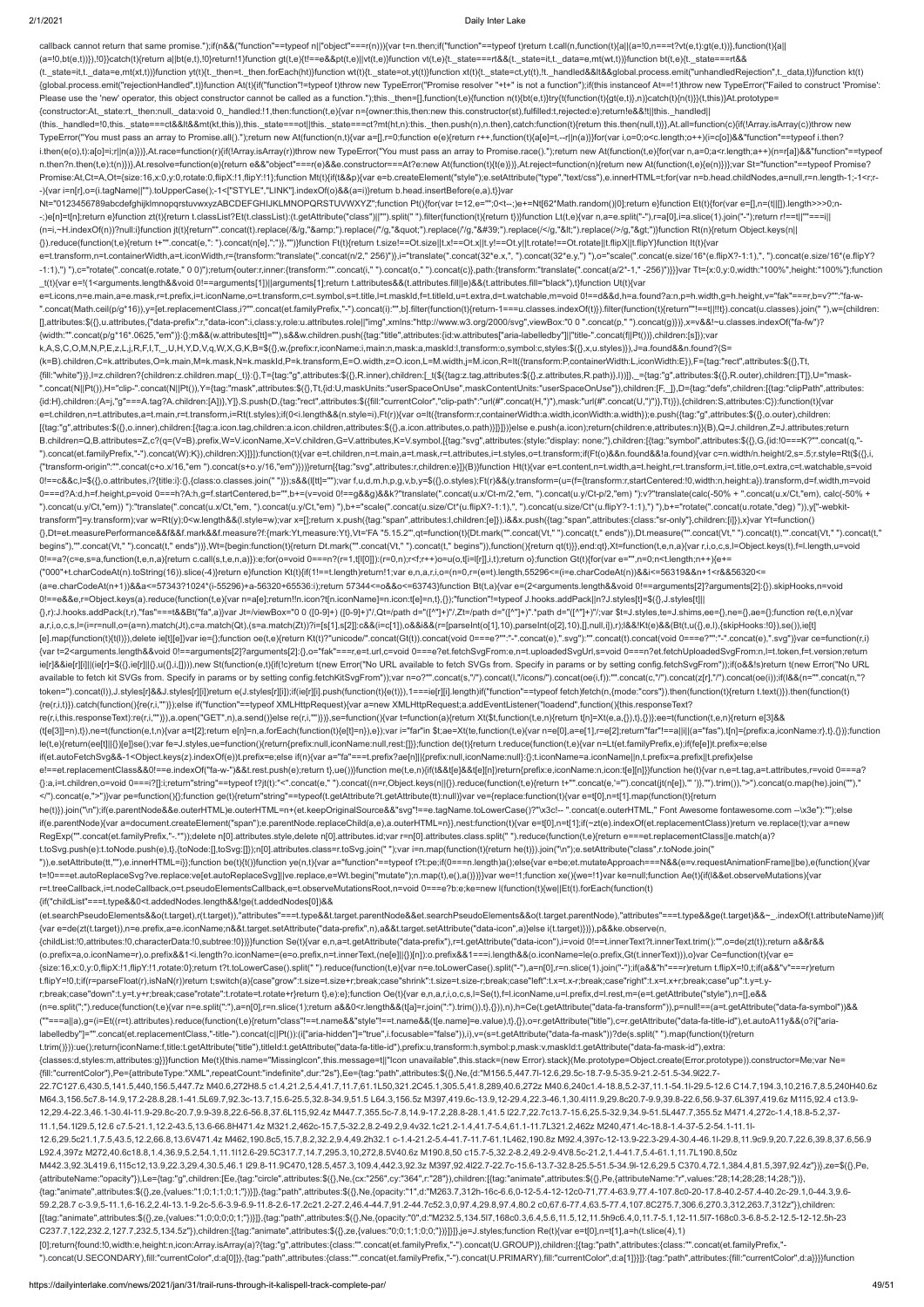Fe(o,c){return new St(function(n,t){var a={found:!1,width:512,height:512,icon:Le};if(o&&c&&je[c]&&je[c][o]){var e=je[c][o];return n(Re(e))}var r={},i=function(){var t=0<arguments.length&&void 0!==arguments[0]? arguments[0]:{},e=1<arguments.length?arguments[1]:void 0;if(e&&Kt(e)){if(t&&t.iconUploads){var n=t.iconUploads,a=Object.keys(n).find(function(t){return n[t]&&n[t].u&&n[t].u===Gt(e)});if(a)return n[a].v}}else if(t&&t.iconUploads&&t.iconUploads[e]&&t.iconUploads[e].v)return t.iconUploads[e].v}(v.FontAwesomeKitConfig,o);if(v.FontAwesomeKitConfig&&v.FontAwesomeKitConfig.token&& (r.token=v.FontAwesomeKitConfig.token),"fak"===c&&(r.version=i),o&&c&&et.autoFetchSvg)return ce(c,o,\$({},r)).then(function(t){var e={};t&&(e=Re(t)),n(\$({},a,e))}).catch(t);o&&c&&!et.showMissingIcons?t(new Me("Icon is missing for prefix ".concat(c," with icon name ").concat(o))):n(a)})}var le=J.styles;function Te(t){var i,e,o,c,s,l,f,u,n,d,m,a=Oe(t);return~a.extra.classes.indexOf(j)?function(t,e){var n=e.title,a=e.transform,r=e.extra,i=null,o=null;if(k){var c=parseInt(getComputedStyle(t).fontSize,10),s=t.getBoundingClientRect();i=s.width/c,o=s.height/c}return et.autoA11y&&!n&&(r.attributes["ariahidden"]="true"),St.resolve([t,Ht({content:t.innerHTML,width:i,height:o,transform:a,title:n,extra:r,watchable:!0})])}(t,a):(i=t,o=

(t.parentNode===document.head||~P.indexOf(t.tagName.toUpperCase())||t.getAttribute(x)||t.parentNode&&"svg"===t.parentNode.tagName)}function Ve(r){if(p)return new St(function(t,e){var n=Et(r.querySelectorAll("\*")).filter(De).map(Ye),a=Wt.begin("searchPseudoElements");we=!0,St.all(n).then(function(){a(),xe(),t()}).catch(function(){a(),xe(),e()})}})var qe="svg:not(:root).svg-inline--fa{overflow:visible}.s inline--fa{display:inline-block;font-size:inherit;height:1em;overflow:visible;vertical-align:-.125em}.svg-inline--fa.fa-lg{vertical-align:-.225em}.svg-inline--fa.fa-w-1{width:.0625em}.svg-inline--fa.fa-w-2{width:.125em}.sv inline--fa.fa-w-3{width:.1875em}.svg-inline--fa.fa-w-4{width:.25em}.svg-inline--fa.fa-w-5{width:.3125em}.svg-inline--fa.fa-w-6{width:.375em}.svg-inline--fa.fa-w-7{width:.4375em}.svg-inline--fa.fa-w-8{width:.5em}.svg-inline inline--fa.fa-w-9{width:.5625em}.svg-inline--fa.fa-w-10{width:.625em}.svg-inline--fa.fa-w-11{width:.6875em}.svg-inline--fa.fa-w-12{width:.75em}.svg-inline--fa.fa-w-12{width:.625em}.svg-inline--fa.fa-w-13{width:.75em}.svg-i 14{width:.875em}.svg-inline--fa.fa-w-15{width:.9375em}.svg-inline--fa.fa-w-16{width:1em}.svg-inline--fa.fa-w-17{width:1.0625em}.svg-inline--fa.fa-w-18{width:1.125em}.svg-inline--fa.fa-w-19{width:1.1875em}.svg-inline- fa.fa-w-20{width:1.25em}.svg-inline--fa.fa-pull-left{margin-right:.3em;width:auto}.svg-inline--fa.fa-pull-right{margin-left:.3em;width:auto}.svg-inline--fa.fa-border{height:1.5em}.svg-inline--fa.fa-li{width:2em}.svg-inline- fa.fa-fw{width:1.25em}.fa-layers svg.svg-inline--fa{bottom:0;left:0;margin:auto;position:absolute;right:0;top:0}.fa-layers{display:inline-block;height:1em;position:relative;text-align:center;verticalalign:-.125em;width:1em}.fa-layers svg.svg-inline--fa{-webkit-transform-origin:center center;transform-origin:center center}.fa-layers-counter,.fa-layers-text{display:inline-block;position:absolute;text-align:center}.fa-

(e=a).iconName,c=e.title,s=e.titleId,l=e.prefix,f=e.transform,u=e.symbol,n=e.mask,d=e.maskId,m=e.extra,new St(function(r,t){St.all([Fe(o,l),Fe(n.iconName,n.prefix)]).then(function(t){var e=h(t,2),n=e[0],a=e[1];r([i,Ut({icons:{main:n,mask:a},prefix:l,iconName:o,transform:f,symbol:u,mask:a,maskId:d,title:c,titleId:s,extra:m,watchable:!0})])}))))}function \_e(t){var n=1<arguments.length&&void 0!==arguments[1]?arguments[1]:null;if(p){var e=b.documentElement.classList,a=function(t){return e.add("".concat(M,"-").concat(t))},r=function(t){return e.remove("".concat(M,"-").concat(t))},i=et.autoFetchSvg? Object.keys(z):Object.keys(le),o=[".".concat(j,":not([").concat(tt,"])")].concat(i.map(function(t){return".".concat(t,":not([").concat(tt,"])")}).join(", ");if(0!==o.length){var c=[];try{c=Et(t.querySelectorAll(o))}catch(t {}if(0<c.length){a("pending"),r("complete");var s=Wt.begin("onTree"),l=c.reduce(function(t,e){try{var n=Te(e);n&&t.push(n)}catch(t){E||t instanceof Me&&console.error(t)}return t},[]);return new St(function(e,t) {St.all(l).then(function(t){ye(t,function(){a("active"),a("complete"),r("pending"),"function"==typeof n&&n(),s(),e()})}).catch(function(){s(),t()})})}}}}function Ue(t){var e=1<arguments.length&&void 0!==arguments[1]? arguments[1]:null;Te(t).then(function(t){t&&ye([t],e)})}function He(h,p){var g="".concat(S).concat(p.replace(":","-"));return new St(function(a,t){if(null!==h.getAttribute(g))return a();var e=Et(h.children).filter(function {return t.getAttribute(x)===p})[0],n=v.getComputedStyle(h,p),r=n.getPropertyValue("font-family").match(R),i=n.getPropertyValue("font-weight"),o=n.getPropertyValue("content");if(e&&!r)return h.removeChild(e),a();if(r&&"none"!==o&&""!==o){var c=n.getPropertyValue("content"),s=~["Solid","Regular","Light","Duotone","Brands","Kit"].indexOf(r[2])?L[r[2].toLowerCase()]:F[i],l=Gt(3===c.length? c.substr(1,1):c),f=le(s,l),u=f;if(u||(u=l),f||(f=String.fromCharCode(parseInt(l,16))),!f||e&&e.getAttribute(C)===s&&e.getAttribute(O)===u)a();else{h.setAttribute(g,u),e&&h.removeChild(e);var d= {iconName:null,title:null,titleId:null,prefix:null,transform:Ot,symbol:!1,mask:null,maskId:null,extra:{classes:[],styles:{},attributes:{}}},m=d.extra;m.attributes[x]=p,Fe(f,s).then(function(t){var e=Ut(\$({},d,{icons: {main:t,mask:ue()},prefix:s,iconName:u,extra:m,watchable:!0})),n=b.createElement("svg");":before"===p?h.insertBefore(n,h.firstChild):h.appendChild(n),n.outerHTML=e.map(function(t){return he(t)}).join("\n"),h.removeAttribute(g),a()}).catch(t)}}else a()})}function Ye(t){return St.all([He(t,":before"),He(t,":after")])}function De(t){return!

transform:scale(.25);transform:scale(.25);-webkit-transform-origin:bottom right;transform-origin:bottom right}.fa-layers-bottom-left{bottom:0;left:0;right:auto;top:auto;-webkit-transform:scale(.25);transform:scale(.25); webkit-transform-origin:bottom left;transform-origin:bottom left}.fa-layers-top-right{right:0;top:0;-webkit-transform:scale(.25);transform:scale(.25);-webkit-transform-origin:top right;transform-origin:top right}.fa-layers left{left:0;right:auto;top:0;-webkit-transform:scale(.25);transform:scale(.25);-webkit-transform-origin:top left;transform-origin:top left}.fa-lg{font-size:1.3333333333em;line-height:.75em;vertical-align:-.0667em}.fa-xs{fontsize:.75em}.fa-sm{font-size:.875em}.fa-1x{font-size:1em}.fa-2x{font-size:2em}.fa-3x{font-size:3em}.fa-4x{font-size:4em}.fa-5x{font-size:5em}.fa-6x{font-size:6em}.fa-6x{font-size:6em}.fa-6x{font-size:6em}.fa-8x{font-size:6e size:9em}.fa-10x{font-size:10em}.fa-fw{text-align:center;width:1.25em}.fa-ul{list-style-type:none;margin-left:2.5em;padding-left:0}.fa-ul>li{position:relative}.fa-li{left:-2em;position:absolute;text-align:center;width:2em; height:inherit}.fa-border{border:solid .08em #eee;border-radius:.1em;padding:.2em .25em .15em}.fa-pull-left{float:left}.fa-pull-right{float:right}.fa.fa-pull-left,.fab.fa-pull-left,.fab.fa-pull-left,.far.fa-pull-left,.far. left{margin-right:.3em}.fa.fa-pull-right,.fab.fa-pull-right,.fal.fa-pull-right,.fal.fa-pull-right,.far.fa-pull-right,.far.fa-pull-right,.fas.fa-pull-right,fas.fa-pull-right,fas.fa-pull-right(nargin-left:.3em}.fa-spin{-webk webkit-animation:fa-spin 1s infinite steps(8);animation:fa-spin 1s infinite steps(8)}@-webkit-keyframes fa-spin{0%{-webkit-transform:rotate(0);transform:rotate(0)}100%{-webkit-

focusable:focus{clip:auto;height:auto;margin:0;overflow:visible;position:static;width:auto}.svg-inline--fa .fa-primary{fill:var(--fa-primary-color,currentColor);opacity:1;opacity:1-a-primary-opacity,1)}.svg-inline--fa .fasecondary{fill:var(--fa-secondary-color,currentColor);opacity:.4;opacity:var(--fa-secondary-opacity,.4)}.svg-inline--fa.fa-swap-opacity .fa-primary{opacity:.4;opacity:.4;opacity-rar-secondary-opacity,.4)}.svg-inline--fa.fa opacity .fa-secondary{opacity:1;opacity:var(--fa-primary-opacity,1)}.svg-inline--fa mask .fa-primary,.svg-inline--fa mask .fa-secondary{fill:#000}.fad.fa-inverse{color:#fff}";function We(){var

layers-text{left:50%;top:50%;-webkit-transform:translate(-50%,-50%);transform:translate(-50%,-50%);-webkit-transform-origin:center center;transform-origin:center center}.fa-layers-counter{backgroundcolor:#ff253a;border-radius:1em;-webkit-box-sizing:border-box;box-sizing:border-box;color:#fff;height:1.5em;line-height:1;max-width:5em;min-width:1.5em;overflow:hidden;padding:.25em;right:0;textoverflow:ellipsis;top:0;-webkit-transform:scale(.25);transform:scale(.25);-webkit-transform-origin:top right;transform-origin:top right}.fa-layers-bottom-right{bottom:0;right:0;top:auto;-webkit-

null:n,r=e.classes,i=void 0===r?[]:r,o=e.attributes,c=void 0===o?{}:o,s=e.styles,l=void 0===s?{}:s;return Ge({type:"counter",content:t},function(){return Xe(),function(t){var e=t.content,n=t.title,a=t.extra,r=\$({},a.attributes,n?{title:n}:{},{class:a.classes.join(" "})},i=Rt(a.styles);0<i.length&&(r.style=i);var o=[];return o.push({tag:"span",attributes:r,children:[e]}),n&&o.push({tag:"span",at {class:"sr-only"},children:[n]}),o}({content:t.toString(),title:a,extra:{attributes:c,styles:l,classes:["".concat(et.familyPrefix,"-layers-counter")].concat(d(i))}})})},layer:function(t){var e=(1<arguments.length&&void 0!==arguments[1]?arguments[1]:{}).classes,n=void 0===e?[]:e;return Ge({type:"layer"},function(){Xe();var e=[];return t(function(t){Array.isArray(t)?t.map(function(t){e=e.concat(t.abstract)}):e=e.concat(t.abstract)}),

[{tag:"span",attributes:{class:["".concat(et.familyPrefix,"-layers")].concat(d(n)).join(" ")},children:e}]})},toHtml:he},en=function(){var t=(0<arguments.length&&void 0!==arguments[0]?arguments[0]: {}).autoReplaceSvgRoot,e=void 0===t?b:t;(0<Object.keys(J.styles).length||et.autoFetchSvg)&&p&&et.autoReplaceSvg&&tn.dom.i2svg({node:e})};!function(t){try{t()}catch(t){if(!E)throw t}}(function(){m&& (v.FontAwesome||(v.FontAwesome=tn),nt(function(){en(),Ae({treeCallback:\_e,nodeCallback:Ue,pseudoElementsCallback:Ve})})),J.hooks=\$({},J.hooks,{addPack:function(t,e){J.styles[t]=\$({},J.styles[t]|| {},e),se(),en()},addShims:function(t){var e;(e=J.shims).push.apply(e,d(t)),se(),en()}})})}(); var l,a;l=this,a=function(){"use strict";var l={},a={};try{"undefined"!=typeof window&&(l=window),"undefined"!=typeof document&&(a=document)}catch(l){}var e=(l.navigator||{}).userAgent,r=void 0===e?"":e,n=l,o=a,u= (n.document,!!o.documentElement&&!!o.head&&"function"==typeof o.addEventListener&&o.createElement,~r.indexOf("MSIE")||r.indexOf("Trident/"),"\_\_\_FONT\_AWESOME\_\_\_"),t=function() {try{return"production"===process.env.NODE\_ENV}catch(l){return!1}}();var f=n||{};f[u]||(f[u]={}),f[u].styles||(f[u].styles={}),f[u].hooks||(f[u].hooks={}),f[u].shims||(f[u].shims=[]);var i=f[u],s=[["glass",null,"glass-mart ["meetup","fab",null],["star-o","far","star"],["remove",null,"times"],["close",null,"times"],["gear",null,"toog"],["trash-o","far","tarh-alt"],["file-o","far","far","fale"],["clock-o","far","clock"],["arrow-circle-o-down", down"],["arrow-circle-o-up","far","arrow-alt-circle-up"],["play-circle-o","far","play-circle"],["repeat",null,"redo"],["rotate-right",null,"redo"],["refresh",null,"sync"],["list-alt","far",null],["dedent",null,"outdent"],[ camera",null,"video"],["picture-o","far","image"],["photo","far","image"],["image","far","image"],["pencil",null,"pencil-alt"],["map-marker",null,"map-marker-alt"],["pencil-square-o","far","edit"],["share-square-o","far"," square"],["check-square-o","far","check-square"],["arrows",null,"arrows-alt"],["times-circle-o","far","times-circle"],["check-circle-o","far","check-circle-o","far","check-circle-o","far","check-circle-o","far","check-circ ["compress",null,"compress-alt"],["eye","far",null],["eye-slash","far",null],["warning",null,"exclamation-triangle"],["calendar",null,"calendar-alt"],["arrows-v",null,"arrows-alt-v"],["arrows-h",null,"arrows-alt-h"],["barchart","far","chart-bar"],["bar-chart-o","far","chart-bar"],["twitter-square","fab",null],["facebook-square","fab",null],["gears",null,"cogs"],["thumbs-o-up","far","thumbs-up"],["thumbs-o-down","far","thumbs-down"],["hearto","far","heart"],["sign-out",null,"sign-out-alt"],["linkedin-square","fab","linkedin"],["thumb-tack",null,"thumbtack"],["external-link",null,"external-link-alt"],["sign-in",null,"sign-in-alt"],["github-square","fab",null] o","far","lemon"],["square-o","far","square"],["bookmark-o","far","bookmark"],["twitter","fab",null],["facebook","fab","facebook-f"],["facebook-f","fab","fab","fab","fab","fab",null],["facebook-f"],["facebook-f"],["github" ["hdd-o","far","hdd"],["hand-o-right","far","hand-point-right"],["hand-o-left","far","hand-point-left"],["hand-o-up","far","hand-point-up"],["hand-o-down","far","hand-point-down"],["arrows-alt",null,"expand-arrows-alt"], ["group",null,"users"],["chain",null,"link"],["scissors",null,"cut"],["files-o","far","copy"],["floppy-o","far","save"],["navicon",null,"bars"],["reorder",null,"bars"],["pinterest","fab",null],["pinterest-square","fab",nul square","fab",null],["google-plus","fab","google-plus-g"],["money","far","money-bill-alt"],["unsorted",null,"sort-desc",null,"sort-down"],["sort-asc",null,"sort-up"],["inkedin","fab","linkedin-in"],["rotate-left",null,"und ["legal",null,"gavel"],["tachometer",null,"tachometer-alt"],["dashboard",null,"tachometer-alt"],["comment-o","far","comment"],["comments-o","far","comments"],["flash",null,"bolt"],["clipboard","far",null], ["paste","far","clipboard"],["lightbulb-o","far","lightbulb"],["exchange",null,"exchange-alt"],["cloud-download",null,"cloud-download-alt"],["cloud-upload",null,"cloud-upload-alt"],["bell-o","far","bell"],["cutlery",null," ["file-text-o","far","file-alt"],["building-o","far","building"],["hospital-o","far","hospital"],["tablet",null,"tablet-alt"],["mobile-alt"],["mobile-phone",null,"mobile-alt"],["circle-ol","far","circle"],["mail-reply",nul

transform:rotate(360deg);transform:rotate(360deg)}}@keyframes fa-spin{0%{-webkit-transform:rotate(0);transform:rotate(0)}100%{-webkit-transform:rotate(360deg);transform:rotate(360deg)}}.fa-rotate-90{-webkittransform:rotate(90deg);transform:rotate(90deg)}.fa-rotate-180{-webkit-transform:rotate(180deg);transform:rotate(180deg)}.fa-rotate-270{-webkit-transform:rotate(270deg);transform:rotate(270deg)}.fa-flip-horizontal{ webkit-transform:scale(-1,1);transform:scale(-1,1)}.fa-flip-vertical{-webkit-transform:scale(1,-1);transform:scale(1,-1)}.fa-flip-both,.fa-flip-both,da-flip-horizontal.fa-flip-vertical{-webkit-transform:scale(-1,-1)}:root .fa-flip-vertical,:root .fa-flip-vertical,:root .fa-rotate-180,:root .fa-rotate-270,:root .fa-rotate-200,:root .fa-rotate-200,-root .fa-rotate-270,:root .fa-rotate-200,-root .fa-rotate-200,-root .fa-rotate-200,-root .fa-ro stack-1x,.fa-stack-2x{bottom:0;left:0;margin:auto;position:absolute;right:0;top:0}.svg-inline--fa.fa-stack-1x{height:1em;width:1.25em}.svg-inline--fa.fa-stack-2x{height:2em;width:2.5em}.fa-inverse{color:#fff}.sronly{border:0;clip:rect(0,0,0,0);height:1px;margin:-1px;overflow:hidden;padding:0;position:absolute;width:1px}.sr-only-focusable:active,.sr-only-

t=y,e=w,n=et.familyPrefix,a=et.replacementClass,r=qe;if(n!==t||a!==e){var i=new RegExp("\\.".concat(t,"\\-"),"g"),o=new RegExp("\\--".concat(t,"\\-"),"g"),c=new RegExp("\\.".concat(e),"g");r=r.replace(i,".".concat(n,"- ")).replace(o,"--".concat(n,"-")).replace(c,".".concat(a))}return r}function Xe(){et.autoAddCss&&!Qe&&(Mt(We()),Qe=!0)}function Ge(e,t){return Object.defineProperty(e,"abstract",{get:t}),Object.defineProperty(e,"html", {get:function(){return e.abstract.map(function(t){return he(t)})}}),Object.defineProperty(e,"node",{get:function(){if(p){var t=b.createElement("div");return t.innerHTML=e.html,t.children}}}),e}function Ke(t){var e=t.prefix,n=void 0===e?"fa":e,a=t.iconName;if(a)return me(Je.definitions,n,a)||me(J.styles,n,a)}var Be,Je=new(function(){function t(){!function(t,e){if(!(t instanceof e))throw new TypeError("Cannot call a class as a function")}(this,t),this.definitions={}}var e,n,a;return e=t,(n=[{key:"add",value:function(){for(var e=this,t=arguments.length,n=new Array(t),a=0;a<t;a++)n[a]=arguments[a];var r=n.reduce(this.\_pullDefinitions, {});Object.keys(r).forEach(function(t){e.definitions[t]=\$({},e.definitions[t]||{},r[t]),Bt(t,r[t]),se()})}},{key:"reset",value:function(){this.definitions={}}},{key:"\_pullDefinitions",value:function(i,t){var

o=t.prefix&&t.iconName&&t.icon?{0:t}:t;return Object.keys(o).map(function(t){var e=o[t],n=e.prefix,a=e.iconName,r=e.icon;i[n]||(i[n]={}),i[n][a]=r}),i}}])&&i(e.prototype,n),a&&i(e,a),t}()),Qe=!1,Ze={i2svg:function(){var t=0<arguments.length&&void 0!==arguments[0]?arguments[0]:{};if(p){Xe();var e=t.node,n=void 0===e?b:e,a=t.callback,r=void 0===a?function(){}:a;return et.searchPseudoElements&&Ve(n),\_e(n,r)}return St.reject("Operation requires a DOM of some kind.")},css:We,insertCss:function(){Qe||(Mt(We()),Qe=!0)},watch:function(){var t=0<arguments.length&&void 0!==arguments[0]?arguments[0]: {},e=t.autoReplaceSvgRoot,n=t.observeMutationsRoot;!1===et.autoReplaceSvg&&(et.autoReplaceSvg=!0),et.observeMutations=!0,nt(function()

{en({autoReplaceSvgRoot:e}),Ae({treeCallback:\_e,nodeCallback:Ue,pseudoElementsCallback:Ve,observeMutationsRoot:n})})}},\$e=(Be=function(t){var e=1<arguments.length&&void 0!==arguments[1]?arguments[1]: {},n=e.transform,a=void 0===n?Ot:n,r=e.symbol,i=void 0!==r&&r,o=e.mask,c=void 0===o?null:o,s=e.maskId,l=void 0===s?null:s,f=e.title,u=void 0===f?null:f,d=e.titleId,m=void 0===d?null:d,h=e.classes,p=void 0===h? []:h,g=e.attributes,v=void 0===g?{}:g,b=e.styles,y=void 0===b?{}:b;if(t){var w=t.prefix,x=t.iconName,k=t.icon;return Ge(\$({type:"icon"},t),function(){return Xe(),et.autoA11y&&(u?v["arialabelledby"]="".concat(et.replacementClass,"-title-").concat(m||Pt()):(v["aria-hidden"]="true",v.focusable="false")),Ut({icons:{main:Re(k),mask:c?Re(c.icon):{found:!1,width:null,height:null,icon: {}}},prefix:w,iconName:x,transform:\$({},Ot,a),symbol:i,title:u,maskId:l,titleId:m,extra:{attributes:v,styles:y,classes:p}})})}},function(t){var e=1<arguments.length&&void 0!==arguments[1]?arguments[1]:{},n=(t||{}).icon? t:Ke(t||{}),a=e.mask;return a&&(a=(a||{}).icon?a:Ke(a||{})),Be(n,\$({},e,{mask:a}))}),tn={noAuto:function(){et.autoReplaceSvg=!1,et.observeMutations=!1,ke&&ke.disconnect()},config:et,dom:Ze,library:Je,parse: {transform:function(t){return Ce(t)}},findIconDefinition:Ke,icon:\$e,text:function(t){var e=1<arguments.length&&void 0!==arguments[1]?arguments[1]:{},n=e.transform,a=void 0===n?Ot:n,r=e.title,i=void 0===r? null:r,o=e.classes,c=void 0===o?[]:o,s=e.attributes,l=void 0===s?{}:s,f=e.styles,u=void 0===f?{}:f;return Ge({type:"text",content:t},function(){return Xe(),Ht({content:t,transform:\$({},Ot,a),title:i,extra: {attributes:l,styles:u,classes:["".concat(et.familyPrefix,"-layers-text")].concat(d(c))}})})},counter:function(t){var e=1<arguments.length&&void 0!==arguments[1]?arguments[1]:{},n=e.title,a=void 0===n?